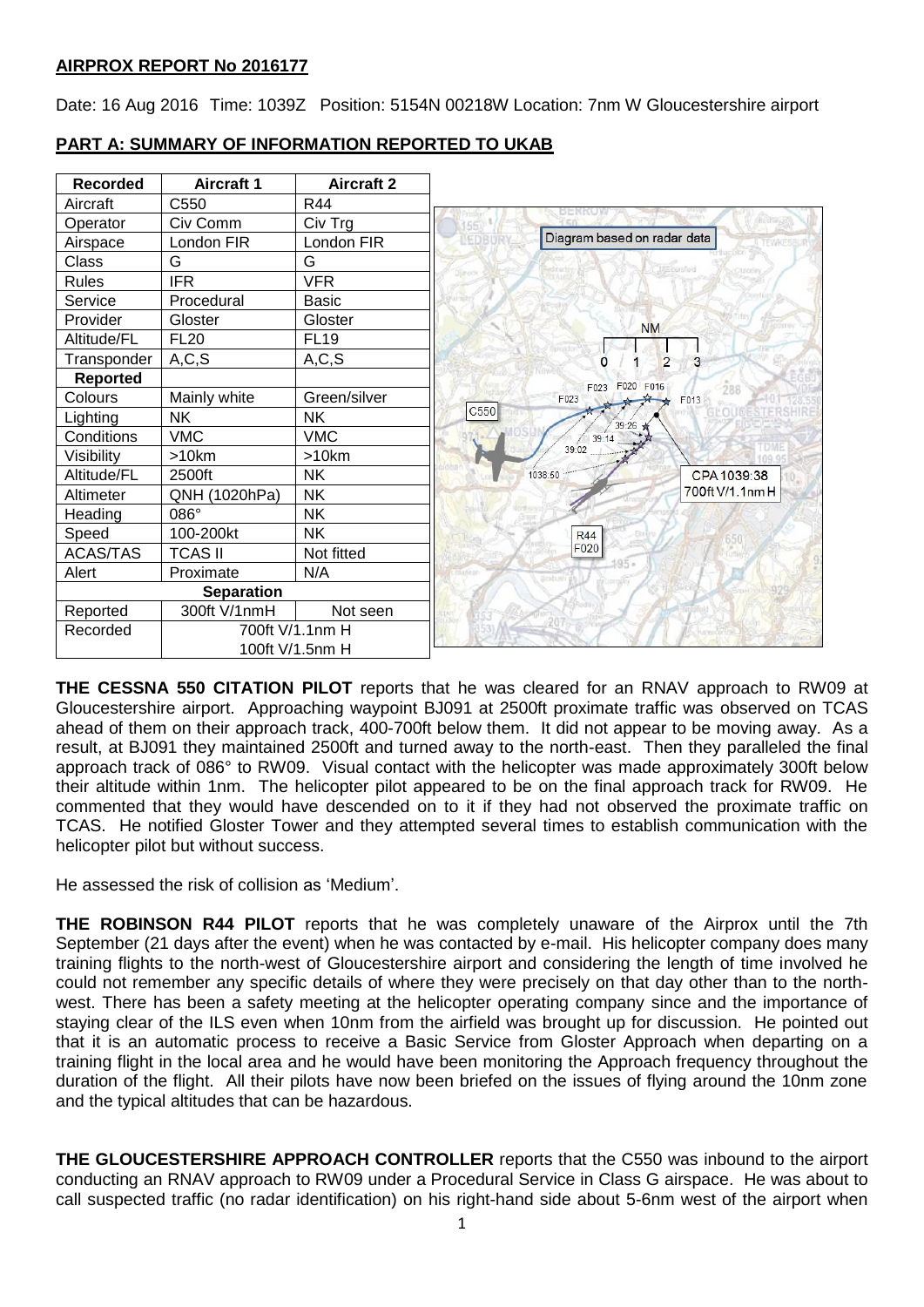the pilot asked him if he knew about traffic there. Being under a Procedural Service the pilot should be passed Traffic Information, if it is considered that a confliction may exist, on other known traffic; however, that traffic was not "known". He did try and contact the unknown traffic but did not receive a response. He was reasonably certain that the aircraft was a locally based R44. The R44 pilot called him slightly later to join from the north-west. At the time the C550 was passing the traffic, the R44 pilot did not respond to his calls, he was nominally under a Basic Service at the time.

## **Factual Background**

The weather at Gloucestershire was recorded as follows:

METAR EGBJ 161020Z 11005KT 060V160 CAVOK 21/12 Q1020=

## **Analysis and Investigation**

## **CAA ATSI**

The C550 pilot was inbound to Gloucestershire Airport on an RNAV (GNSS) approach to RW09. The R44 had previously departed Gloucestershire Airport and had agreed a Basic Service at 1022:50. Both aircraft were being provided with an ATC service by the Gloucestershire Aerodrome controller who was operating Aerodrome and Approach combined.

At 1037:33 the C550 pilot, having previously reported passing the Initial Approach Fix for the RNAV approach, reported passing the Final Approach Fix and was advised that he was number 1 for the approach.

At 1037:37 the C550 pilot, based on TCAS information available to him, reported traffic 500ft below and asked the Gloucestershire controller if they were speaking to that traffic (Figure 1).



Figure 1 – 1037:33.

The Gloucestershire controller made a broadcast call, asking if the pilot of the aircraft passing to the west of them, on a north-easterly track, was on frequency, but received no response. The controller then contacted a specific pilot to determine their position which placed them away from that geographical area (not therefore the subject R44).

At 1038:05 the C550 pilot reported the other aircraft was now 300ft beneath them and that they, (the C550) were turning to the north and then back on track. The controller again tried a broadcast call but received no response (Figure 2).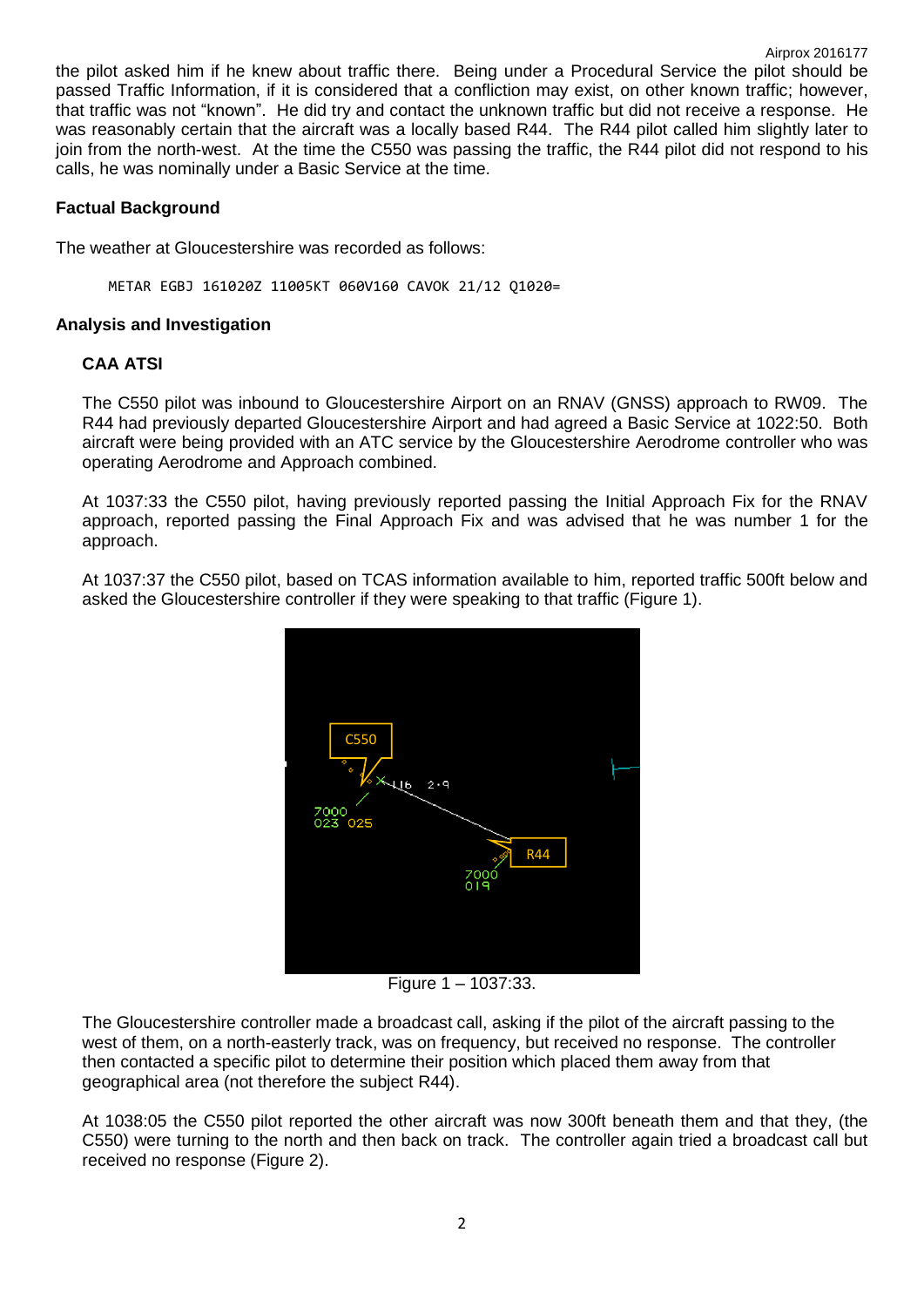

Figure 2 – 1038:05. Figure 3– 1038:24.

Airprox 2016177

At 1038:25 the C550 pilot reported visual with the other aircraft and the Gloucestershire controller then cleared them for a visual approach (Figure 3).

At 1039:08 the C550 pilot reported the other aircraft type as a helicopter, at which point the Gloucestershire controller called the R44 pilot but received no reply.

At 1039:38 the C550 pilot reported the colour of the other aircraft and confirmed that it was an R44. This was coincident with CPA, with the aircraft separated by 1.1nm laterally and 700ft vertically (Figure 4).



Figure 4 – 1039:38.

The R44 pilot called the Gloucestershire controller for a joining clearance at 1041:40 which was the first transmission they had made since agreeing a Basic Service at 1022:50. CAP774 states:

*A Procedural Service is an ATS where, in addition to the provisions of a Basic Service, the controller provides restrictions, instructions, and approach clearances, which if complied with, shall achieve*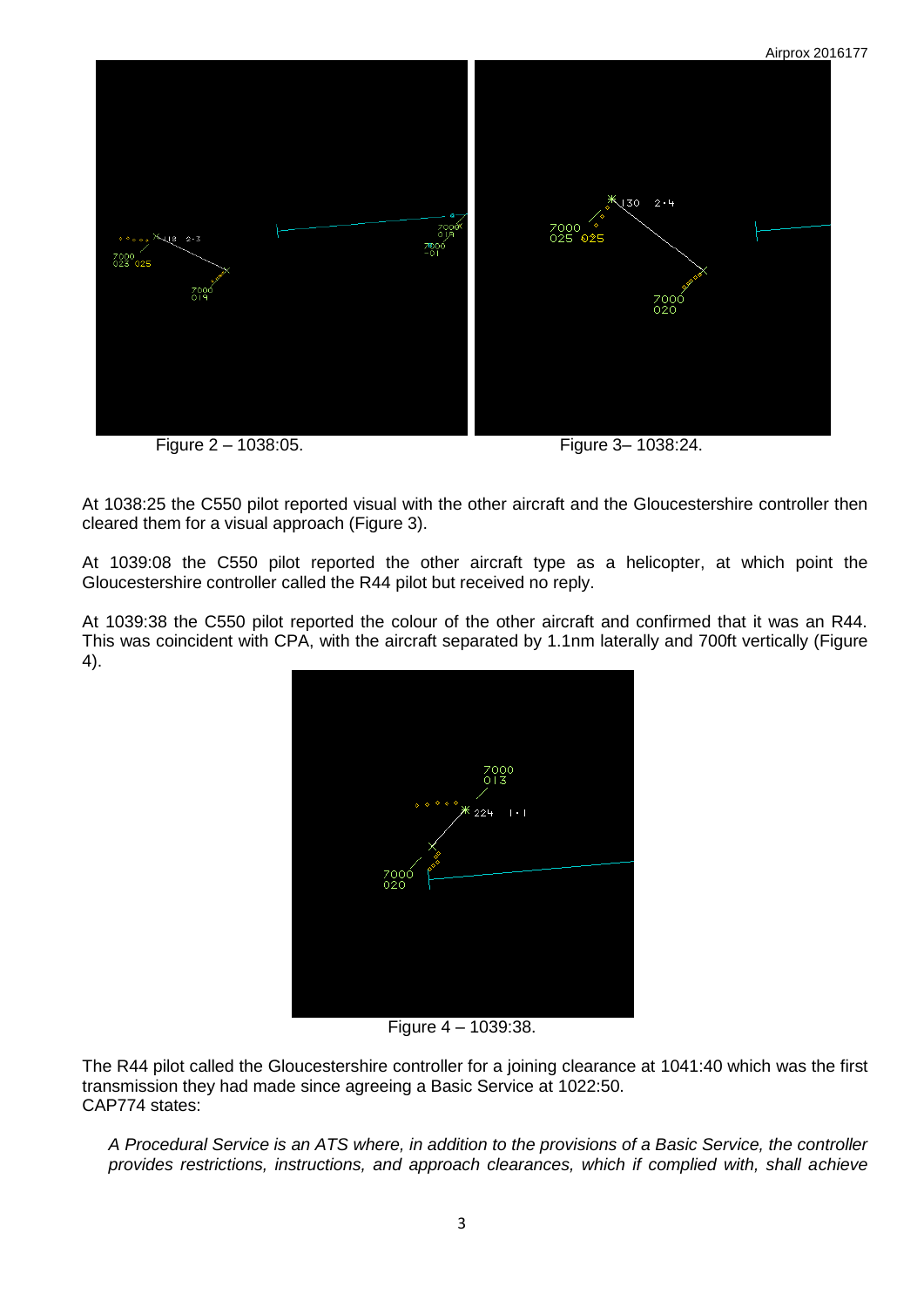*deconfliction minima against other aircraft participating in the Procedural Service. Neither traffic information nor deconfliction advice can be passed with respect to unknown traffic*.

*A Procedural Service does not require information derived from an ATS surveillance system. Therefore, due to the ability for autonomous flight in Class G airspace, pilots in receipt of a Procedural Service should be aware of the high likelihood of encountering conflicting traffic without warnings being provided by ATC.* 

*Pilots flying in the vicinity of aerodromes, ATS routes, or navigational aids where it is known that a Procedural Service is provided, are strongly encouraged to attempt to establish RTF contact with the notified ATS provider.*

## CAP774 also states:

*The controller shall provide traffic information, if it is considered that a confliction may exist, on aircraft being provided with a Basic Service and those where traffic information has been passed by another ATS unit; however, there is no requirement for deconfliction advice to be passed, and the pilot is wholly responsible for collision avoidance.* 

The Gloucestershire controller was operating without surveillance equipment, although a primary radar feed to an ATM is often used for what the unit describes as "situational awareness". The controller, who was busy with aircraft on both Tower and Approach, was not aware of the proximity of the R44 to the C550. The controller reported that he had seen a contact on the display when he was about to pass Traffic Information to the C550 pilot, however, the C550 pilot then reported the traffic (based on TCAS).

## **UKAB Secretariat**

The C550 and R44 pilots shared an equal responsibility for collision avoidance and not to operate in such proximity to other aircraft as to create a collision hazard<sup>1</sup>. Because the incident geometry is considered as converging then the C550 pilot was required to give way to the R44, which he did<sup>2</sup>.

### **Summary**

An Airprox was reported when a C550 and an R44 flew into proximity at 1039 Tuesday 16<sup>th</sup> August 2016. The C550 pilot was operating under IFR in VMC, inbound to Gloucestershire, and was in receipt of a Procedural Service. The R44 pilot was operating under VFR in VMC, in receipt of a Basic Service. The C550 pilot was initially warned about the traffic on his TCAS, before sighting the aircraft. The R44 pilot did not see the C550.

## **PART B: SUMMARY OF THE BOARD'S DISCUSSIONS**

Information available included reports from both pilots, the controller concerned, area radar and RTF recordings and reports from the appropriate ATC and operating authorities.

Looking first at the actions of the C550 pilot, the Board noted that he was inbound to Gloucestershire, which is situated outside CAS, on an IFR flight in VMC, in receipt of a Procedural Service. The pilot had been cleared for an RNAV approach to RW09 and had turned to the north to avoid traffic which had been displayed as proximate on his TCAS. Shortly afterwards the pilot reported that he was visual with the traffic and the controller cleared him for a visual approach. The Board commended the pilot for taking appropriate positive action to avoid the possibility of a collision and noted the usefulness of TCAS to pilots operating outside CAS, especially, as on this occasion, when no radar service was available. Fortuitously, the R44 was transponding at the time, which allowed the TCAS to function and pass information to the C550 pilot; members highlighted the inherent safety value to pilots of selecting transponder on even though their aircraft may not be fitted with TCAS equipment. Although the C550 pilot had taken avoiding action on his own initiative (as he was required to do under the Rules of the Air), some members thought he may have

**.** 

<sup>1</sup> SERA.3205 Proximity.

<sup>2</sup> SERA.3210 Right-of-way (c)(2) Converging.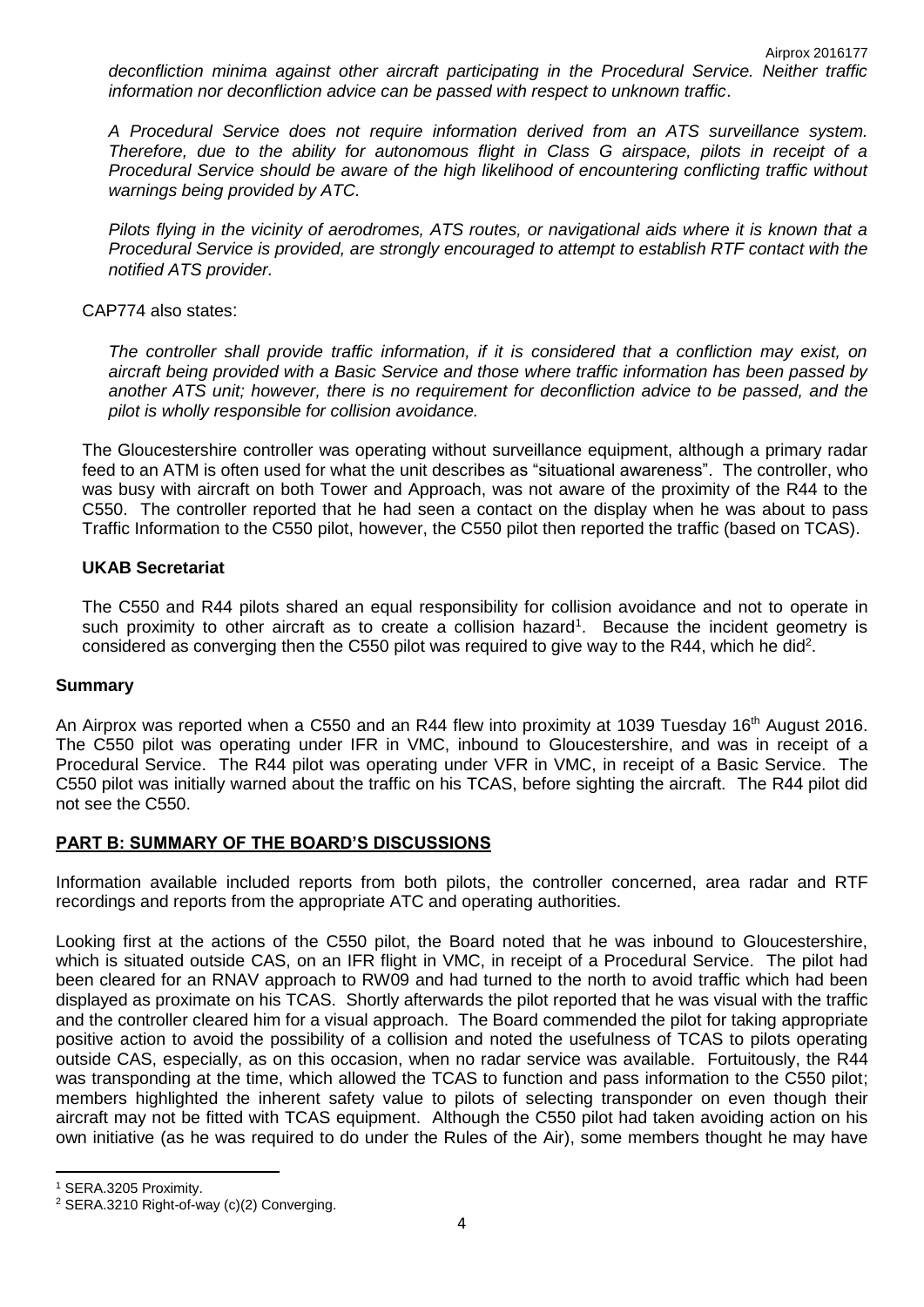The Board commended the actions of the Gloucester controller in attempting to contact the pilot of the unknown aircraft after the C550 pilot had reported its presence. The Board were aware that the controller did have access to a radar display in the VCR but that it is only usable for 'situational awareness' and he had no definite knowledge of the R44's position until its pilot later called to rejoin. He did comment that he was about to pass information on the suspected traffic seen on the display just as the C550 pilot reported his TCAS sighting.

The Board then turned its attention to the actions of the R44 pilot. It was noted that he had departed Gloucestershire airport on a local VFR training flight, in receipt of a Basic Service. He reported that he would have been monitoring the Approach frequency in accordance with the requirements of a Basic Service; however, he did not react to the general broadcast made by ATC or the specific call to his helicopter. The Board noted that the Airprox occurred about 7nm west of Gloucestershire airport as the R44 was crossing the instrument approach path to RW09. GA pilot members commented on the wisdom of crossing an instrument approach at a similar altitude to the descent path. In response, a Civil Helicopter Pilot member commented that most pilot training on types like the R44 would only consist of VFR flights and he wondered whether, despite being locally based, the R44 pilot was aware of the position of the instrument approach path. In this respect, the Board were heartened to hear that the helicopter operating company has since briefed their pilots on the issues of flying near the instrument approach, and the typical altitudes that can be hazardous.

Looking at the safety barriers relevant to this incident, members felt that the following were the key factors:

- **Flight Crew Pre-flight Planning** was assessed as **partially effective** because the R44 pilot had not sufficiently taken into account the impact of his flight on aircraft conducting approaches to RWY09 at Gloucester.
- **Flight Crew Situational Awareness** was also only **partially effective** because the R44 pilot did not hear ATC's calls to him as they tried to establish his intentions and potentially provide him with Traffic Information.

The Board then turned its attention to the cause and risk of the Airprox. Some members wondered whether this incident had simply been a TCAS sighting report, whilst others felt that the event warranted more than this because it was apparent that the C550 pilot had been concerned about the visual proximity of the R44 and neither he nor the controller were aware of its intentions; this latter view prevailed in the discussion. As to the risk, some members believed that the achieved separation had meant that normal safety standards had pertained for Class G operations. However, the majority thought that, because the R44 pilot had not seen the C550, safety had been degraded. That being agreed after a prolonged discussion, all members then further agreed that the C550 pilot had taken timely and effective action to prevent a collision and so the risk was assessed as Category C.

# **PART C: ASSESSMENT OF CAUSE AND RISK**

Cause: The C550 pilot was concerned by the proximity of the R44

Degree of Risk: C.

## Barrier assessment:

Modern safety management processes employ the concept of safety barriers that prevent contributory factors or human errors from developing into accidents. Based on work by EASA, CAA, MAA and UKAB, the following table depicts the barriers associated with preventing mid-air-collisions. The length of each bar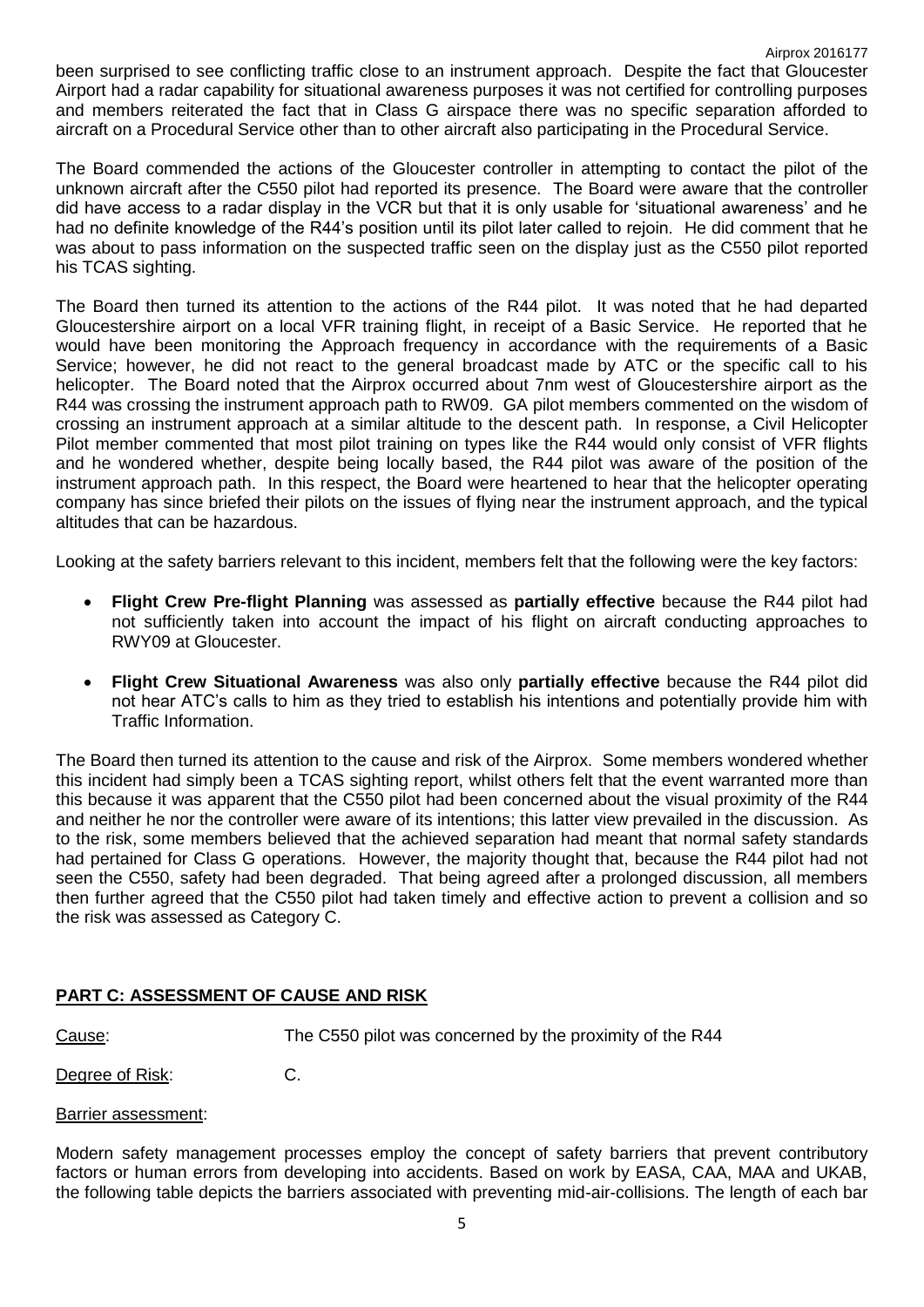represents the barrier's weighting or importance (out of a total of 100%) for the type of airspace in which the Airprox occurred (i.e. Controlled Airspace or Uncontrolled Airspace).<sup>3</sup> The colour of each bar represents the Board's assessment of the effectiveness of the associated barrier in this incident (either Fully Effective, Partially Effective, Ineffective, or Unassessed/Inapplicable). The chart thus illustrates which barriers were effective and how important they were in contributing to collision avoidance in this incident.



|                              | Consequence                                         |                         |                |   |                                                                                                            |
|------------------------------|-----------------------------------------------------|-------------------------|----------------|---|------------------------------------------------------------------------------------------------------------|
| <b>Barrier Effectiveness</b> | Non-functional                                      | Partially<br>Functional | Functional     |   |                                                                                                            |
| Availability                 |                                                     |                         |                |   |                                                                                                            |
| Completely Unavailable       |                                                     |                         |                |   |                                                                                                            |
| Partially Available          |                                                     |                         | $\overline{4}$ | 6 |                                                                                                            |
| Available                    |                                                     | 3                       | 6              | 9 |                                                                                                            |
| Key:                         |                                                     |                         |                |   |                                                                                                            |
|                              | Effective<br>Ineffective<br>Unassessed/Inapplicable |                         |                |   | Partially Effective (If the system was partially available but fully functional score availability as 2.5) |

**<sup>.</sup>** <sup>3</sup> Barrier weighting is subjective and is based on the judgement of a subject matter expert panel of aviators and air traffic controllers who conducted a workshop for the UKAB and CAA on barrier weighting in each designat